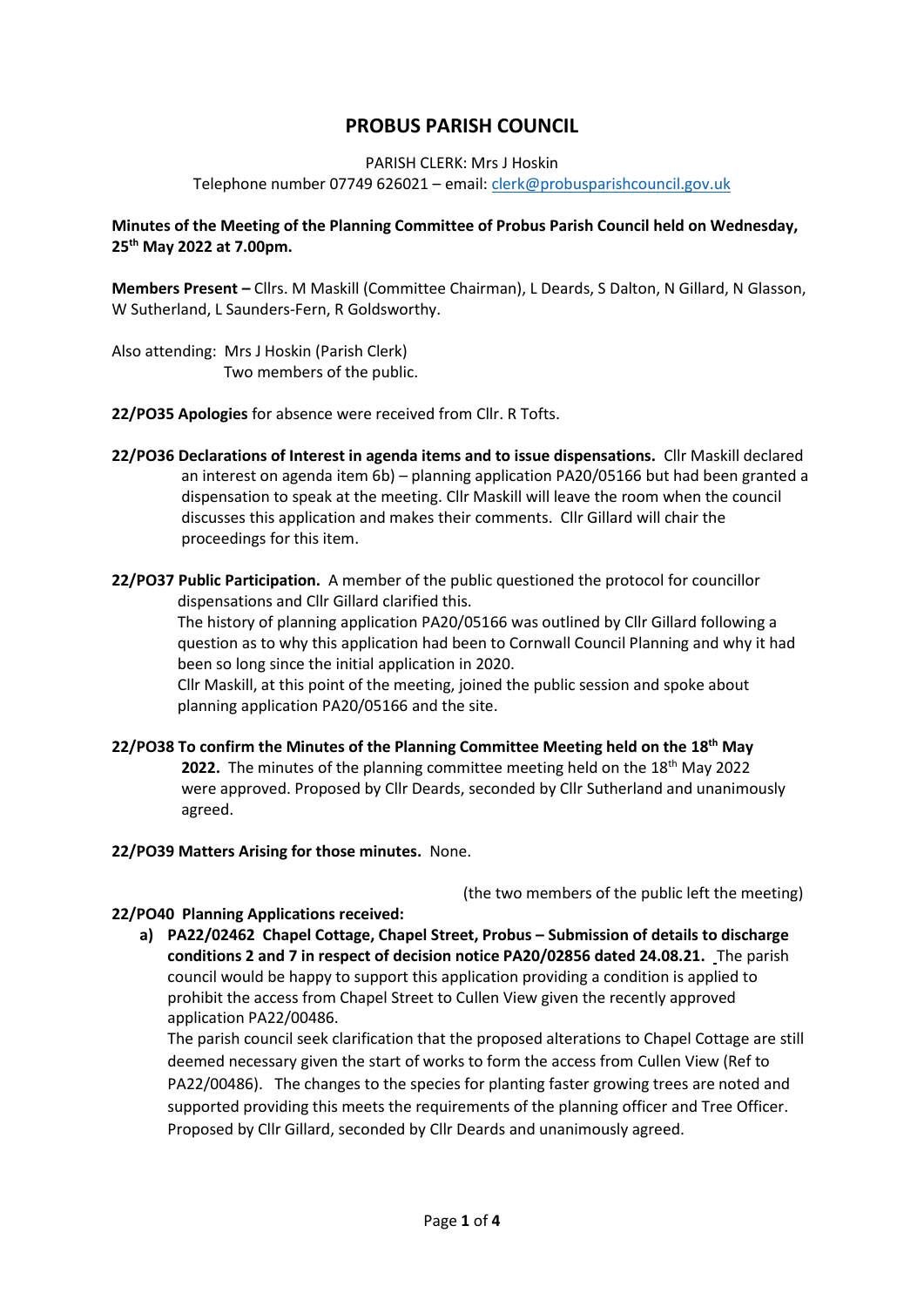b) **PA20/05166 Land North of Probus School, Ladock Road, Probus – 17 No. new dwellings, 2 No. office spaces, garden store and associated site works / landscaping.** Cllr Maskill left the meeting for this item.

On Oct  $21<sup>st</sup>/22<sup>nd</sup>$  2020 Probus parish council submitted its response as an objection to the proposed development. The key points were that the proposed location is not a rural exception site in line with the LPA policy no 9, and that the demand for affordable housing in Probus was expected to be met within the planning approval for 55 homes, known at the time as Tregony view Phase 2. In addition to this, the already restricted access to the location/site via Chapel St would be exacerbated with the increased volume of traffic having to pass by the main entrance to the Primary School to access the proposed development site.

In 2021 Probus parish council noted that some additional information had been submitted in respect of the application since its validation on 30<sup>th</sup> Sept 2020. The parish council decided to review the application and associated documents at its meeting in March that year. Subsequently, on March 18<sup>th</sup> the parish council submitted a further comment on the application. The original reasons for objection were retained and it concurred with the concerns and objection raised in recently submitted comments submitted by the Principal Public Space Officer (Landscape) and the response submitted by the CPRE

In 2022 Probus parish council noted that further documents had been submitted in respect of PA20/05166. It also emerged that the publicised intention for Cornwall Council to purchase all 55 dwellings to be delivered as a 100% affordable housing at Tregony View Phase 2 (now referred to as Tower Parcs), had failed. Consequently, the approved development (currently being built out) will now provide 17 dwellings as affordable housing. Taking the above into account the parish council decided to undertake a further review of all the available information submitted in respect of PA20/05166.

It should be noted that a request from the LPA case officer for a further response on the application was received by the parish council only after having instigated and made enquiries to the LPA in the early part of 2022 to find out what progress was being made.

On 25th May 2022 Probus parish council reviewed the planning application and resolved to object to the proposed development on the following basis.

The location/site is not considered to be acceptable as a rural exception site under policy 9 of Cornwall Local Plan. This is supported by the landscape and visual impact assessment report/s and reinforced in the report submitted by CPRE the Countryside Charity. In addition, it is noted that the proposed development site necessitates the loss of best and most versatile (BMV) agricultural land.

The proposed development location /site is separated from the village by two fields and does not relate well with the physical boundary of the village. The scale of proposed development (17 dwellings and office buildings on 1.35 hectares) is more than would be expected of a "small scale affordable led housing scheme".

The proposed development does not comply with the description of "infill" nor "rounding off" as described in policy 3 of the Cornwall Local plan as the proposal represents a significant development.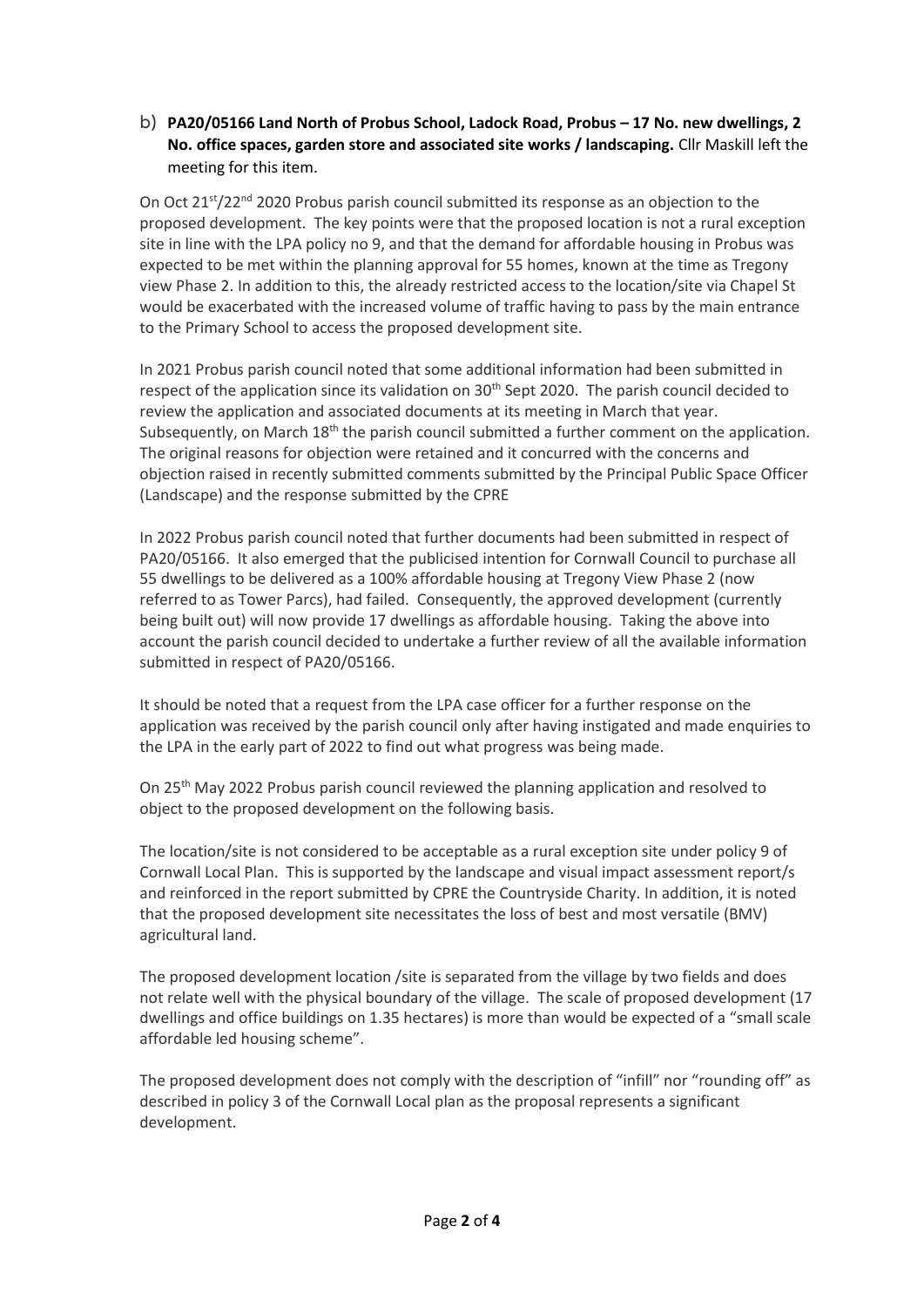The proposed development does not meet the "special circumstances" for the development of new homes in the open countryside as set put in policy 7 of the Cornwall local Plan The proposed development as it is presented does not state how it would meet the criteria of being 'affordable led". The starting point for any rural exception site is to work backwards from a 100% affordable scheme. The proposed development states that 52.9% (9 dwellings) are identified as affordable housing (a mix of shared ownership and discounted sale or rental dwellings. An Economic Viability Assessment (EVA) is an essential requirement to demonstrate the delivery of such a proposed development. This was requested by the LPA in Oct 2020 but has not been provided.

The principal route for access to the proposed development site would be via Chapel St from the centre of the village. Chapel St is a narrow roadway with on road parking leading up to and beyond Probus Primary School which has hashed areas of "no waiting/parking" to its front entrance. The primary school has a small car park area for staff. The parish council has responded in a similar way by objecting to a number of planning applications which adversely affect the traffic and use of Chapel St. It is not clear whether the comments already submitted by Highways are based on a stage 1 road safety audit. Nevertheless, the parish council continues to object due to the increase traffic associated with the proposed development for 17 dwellings, and office facility with a minimum of 60 parking spaces. A development of this scale would require traffic calming measures to the access routes from Chapel St and Ladock Rd. The Fire & rescue service has commented that current access to and within the proposed development is not acceptable.

The parish council acknowledges that there was community engagement and participation in 2020 over the proposed development, and that the parish council has been contacted on several occasions since the application was validated.

The parish council is cognisant of the "public comments" listed on the planning register and would note that there are duplications in both the "supporting" and "objections" listed, and that many comments are not related to planning matters.

The parish council notes 57 documents have been added to the online planning application since Sept 2020. These range from public comments to recommendations from statutory consultees. Some of the originally submitted visualisations and block plans have been updated and some responses have been provided to questions. The original design and planning statements have not been updated

Proposed by Cllr Gillard, seconded by Cllr Glasson and unanimously agreed.

**c) PA22/ 03732 5 Netherfield, Treviglas Lane, probus – Demolition of existing garage /store and introduction of proposed 3 bedroom dwelling.** The parish council wish to raise their concerns in relation to the site and the number of homes approved (4) with the estate agents already marketing 6 properties for sale.

In the Local Council Protocol letter dated 29 April 2021 from the planning officer to the council regarding the original approved application PA21/02001 the council were advised that this site is included in the garden curtilage area of Plot 4. Consequently, this is a proposal to construct another dwelling in Plot 4's garden. To allow a fifth property would be an overdevelopment of the site and undermine the amenity space already designated. The parish council therefore objects to this application. Proposed by Cllr Maskill, seconded by Cllr Deards and unanimously agreed.